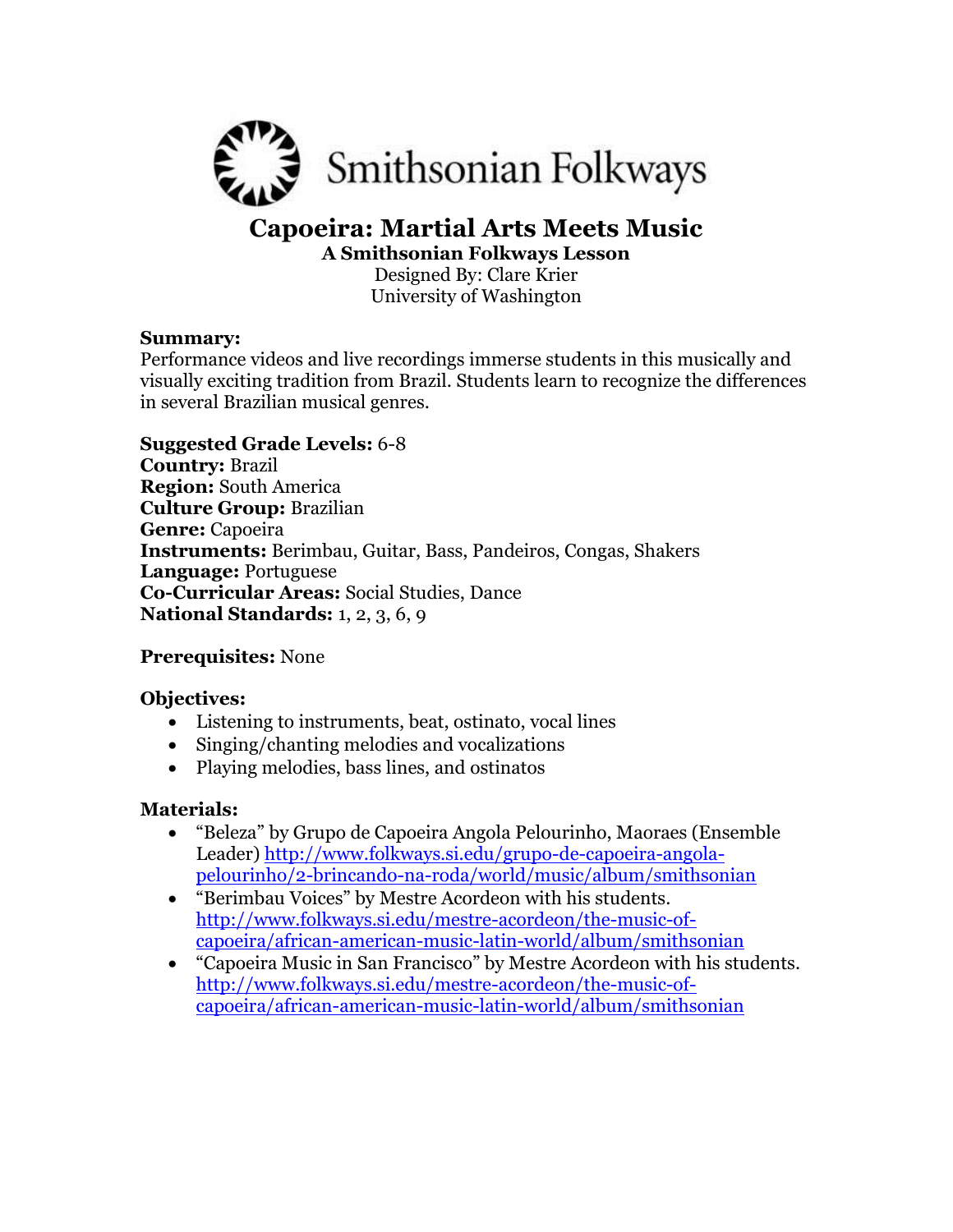## **Lesson Segments:**

- **1. "Beleza"** (National Standards 1, 6, 9)
- **2. "Berimbau Voices"** (National Standards 2, 3, 6, 9)
- **3. "Capoeira Music in San Francisco"** (National Standards 2, 6, 9)

## **1. "Beleza"**

- **a.** Listen to Beleza recording.
	- **i.** Stomp foot on downbeat
	- **ii.** While traveling in a circle to a four beat meter, step forward on downbeat and clap on beats three and four
	- **iii.** Sing the repeated response section of the call and response
- **b.** Locate Brazil on the map.
	- **i.** Consider that the lyrics are in Portugues
		- **1.** Brazil was once a Portuguese colony

**Assessment:** Are students able to keep the beat and sing the response? Are students able to discuss the material in an age appropriate manner?

## **2. "Berimbau Voices"**

- **a.** Listen to Berimbau Voices recording.
	- **i.** Ask what instruments are being played (Do they sound like strings, winds, percussion, or a combination?)
- **b.** Explain the instrumentation present in this ensemble.
	- **i.** Show a picture of a berimbau and describe how it works
- **c.** Pat a beat along with the music.
	- **i.** Notice that the changing meter makes this difficult at times, and that this music does not follow a strict meter like the music the students may know better
- **d.** Have students sit in a circle and take turns improvising rhythms on a shaker or with rhythm sticks.

**Assessment:** Are students able to identify the instruments? Are students able to recognize the changing meter? Are students able to improvise rhythms?

## **3. "Capoeira Music in San Francisco"**

- **a.** Listen to Capoeira Music in San Francisco recording.
	- **i.** Notice the addition of a pandeiro and conga-like drum
	- **ii.** Have students pick out rhythms of these instruments from the recordings and play along on tambourine or conga
- **b.** Explain the Capoeira game that goes along with the music involving dance and martial arts.